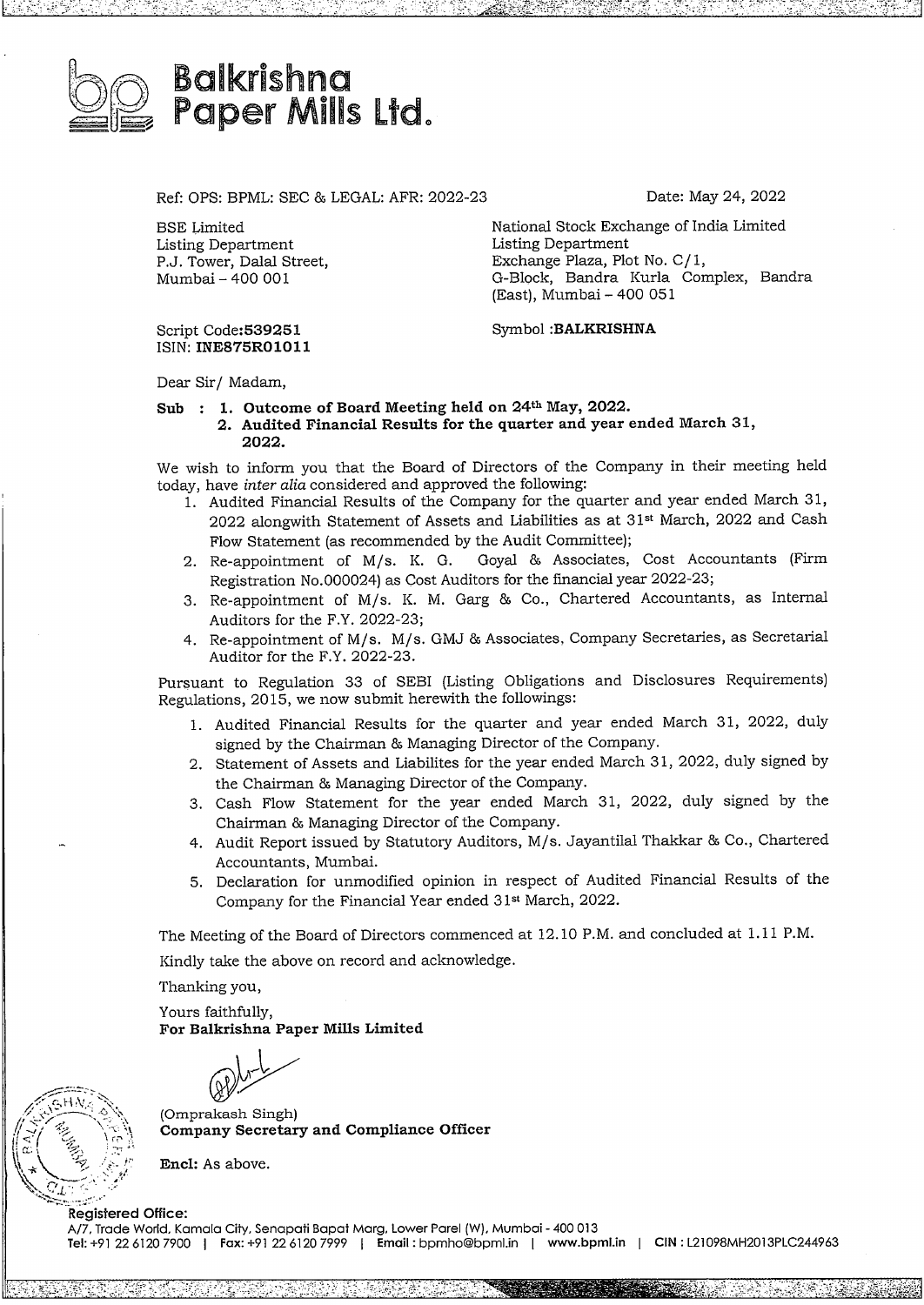## **Balk«iuhno Paper ills limited**

Regd, Office :A/7, Trade World, Kamala City, Senapati Bapat Marg, Lower Pare! (WI, Mumbai -400013, Maharashtra. Phone: 022-61207900, Fax : OZZ-61207999, Email: opsingh@bpml.in, CIN: LZ1098MHZ013PLCZ44963 Website : www.bpml.in FINANCIAL RESULTS FOR THE QUARTER AND YEAR ENDED 31ST MARCH , *2022*

 $(\text{\texttt{F}}$  in Lakhs) QUARTER ENDED Sr.<br>No. PARTICULARS 31/03/2022 31/12/ZOZl 31/03/2021 31/03/2022 31/03/2021 No.<br>No. Audited (refer note G) Audited (refer note G) Audited (refer note G) Audited (refer note G) Unaudited note 6l Audited Audited <sup>1</sup> Revenue: a) Revenue a Carteria (a 1990.22 7,826.07 5,411.71 24,237.57 12,646.02<br>
21.37 12,646.02<br>
A) Other Income b) Olher Income 49.50 88.20 47.29 221.37 279.21 Total Revenue 5,039.72 7,914.27 5,459.00 24,458.94 12,925.23 2 Expenses a) Cost of materials consumed and a consumed  $\frac{2,715.74}{145.08}$   $\begin{bmatrix} 2,715.74 \\ 4,877.63 \end{bmatrix}$   $\begin{bmatrix} 3,567.99 \\ 3,567.99 \end{bmatrix}$   $\begin{bmatrix} 15,434.77 \\ 145.08 \end{bmatrix}$   $\begin{bmatrix} 7,770.72 \\ 145.08 \end{bmatrix}$ b) Purchase of Stock- in- trade the Mork-in-process and Stock-in-trade 145.08 - 145.08 - 145.08 - 145.08 - 145.08 - 145.08 - 145.08 - 145.08 - 145.08 - 145.08 - 145.08 - 145.08 - 146.90 - 146.90 - 146.90 - 146.90 - 146.90 c) Changes in inventories of Finished goods, Work-in-progress and Stock-in-trade 250.04 32.04 (114.08) (15.18) 188.90<br>Al Employee Benefits Expanses and Stock-in-trade 268.25 286.84 262.75 1,117.91 934.58 d) Employee Benefits Expenses 268.25 266.25 286.84 262.75 1,117.91 934.58<br>268.25 205.25 377.77 845.95 1,291.93 e) Finance Costs 197.99 205.25 377.77 845.95 377.77 345.95 1,291.93 f) Finance Costs 1,291.93 1,291.93 1,291.93 1,291.93 1,291.93 1,291.93 1,291.93<br>153.56 155.25 617.35 633.46 155.25 633.46 g) Other Expenses and the second second second second second second second second second second second second second second second second second second second second second second second second second second second second (i) Power& Fuel 707.31 1,449.99 743.76 3,921.55 1,910.43 (i) Others 2,761.15 Total Expenses 5,590.43 8,218.67 5,865.06 26,264.31 15,491.17 <sup>3</sup> Proflt/(Loss) before exceptional Item and tax (1-2) (550.71) (304.40) (406.06) (1,805.37) (2,565.94) 4 Exceptional Item - Gain/(loss) 1,354.66<br>  $\frac{1}{4}$  Exceptional Item - Gain/(loss) 1,354.66 - 1,354.66 - 1,550.71) 1,496.06 - 1,450.71) 1,450.71) 1,450 Profit / (Loss) before tax (3-4) **(550.71)** (304.40) (406.06) (450.71) (2,565.94) 6 Tax expenses a) Current tax - - - - b) Deferred tax 8.36 20.89 20.25 18.06 18.89 18.05 18.89 19.26 18.89 19.26 18.89 19.26 18.89 19.26 18.89 19.26 18.89 19.26 18.89 19.26 18.89 19.26 19.584.83) (468.77) (2,584.83) Other Comprehensive Income (OCI) I) Items that will be reclassified to Profit and Loss (net of tax)  $3.41$   $3.42$   $5.74$   $(4.49)$ I) Items that will not be reclassified to Profit and Loss (net of tax) 3.41 3.15 5.74  $(4.49)$  1.07<br>ii) Items that will not be reclassified to Profit and Loss (net of tax) 3.41 3.22.14) (420.57) (473.26) (2,583.76  $9$  Total comprehensive income for the period ( $7 + 8$ )  $(2,583.76)$ <br>1.073.98 1.073.98 1.073.98 1.073.98 1.073.98 1.073.98 1.073.98 1.073.98 1.073.98 1.073.98 1.073.98 1.073.98 1.073.98 1.073.98 1.073.98 1.073.98 1.073.98 1.073.98 1.073.98 1.073.98 1.073.98 1.073.98 1.073.98 1.073.98 1.073.98 1.073. 11 Other Equity (excluding revaluation reserve)  $(10, 452.07)$ <sup>12</sup> Eamings per share (EPS) of Rs.10/- each (not annualised) - Basic Rs. (5.21) (3.03) (3.97) (4.36) (24.07) - Dibited Rs. (5.21) (3.03) (3.03) (3.97) (4.36) (3.03) (4.36) (24.07)

*V*

NOTES: - 1. The above audited results as reviewed by the Audit Committee, have been approved by the Board of Directors at its meeting held on 24th May, 2022.

2. The Company has identified Paper & Paper Board Business as its only primary reportable segment in accordance with the requirements of Ind AS- 108, 'Operating Segments'. Accordingly, no separate segment information has been provided.

<sup>3</sup> (a). Company has undertaken various measures to improve its performance, such as improvement in capacity utilization, improvement in quality, reduction in cost, production of different product mix to get better value addition etc., all these will lead to improved Performance. Management is confident that with all these measures undertaken will result in improved future Cash Flows, thereby the company will be in a

position to fulfill its obligation without any difficulty. Accordingly the financial statement has been prepared on a going concern basis. <sup>3</sup> (b). During the quarter under review, the company took temporary shut-down of factory to improve the productivity and efficiency of manufacturing activities. Major work in that respect has been completed. However, to get full impact of improvement further debottlenecking of manufacturing activities are required, which would be done in due course.

4. Impact of COVID 19 has been taken into accounts in year to date financial results. The company also continues to monitor any material impact to future business conditions which may require further modifications.

5. Exceptional Item represents Profit on sale of immovable property

6. The figures of the quarter ended 31st March, 2022 and 31st March, 2021 are balancing figures between the audited figures in respect of the full financial year and the published year to date figures upto the third quarter of the relevant financial year. **Figures between the audited figures between the audited figures of the audited figures of the audited figures of the Balkrishna Paper Chalman &** *I***<br>
For Balkrishna Paper Chalman &** *I* 

7. Previous period's/year's figures have been regrouped/reclassified wherever necessary.<br>  $\begin{pmatrix}\n\sqrt{1.5H/M} \\
\sqrt{2.5H/M} \\
\sqrt{2.5H/M}\n\end{pmatrix}$ **RAKKAR 200** CHARTERED Place : Mumbai **Gi«8°**'

Dated : 24th, Mav 2022



Anurag <sup>P</sup> Poddar zer..a Chairman & Managing Director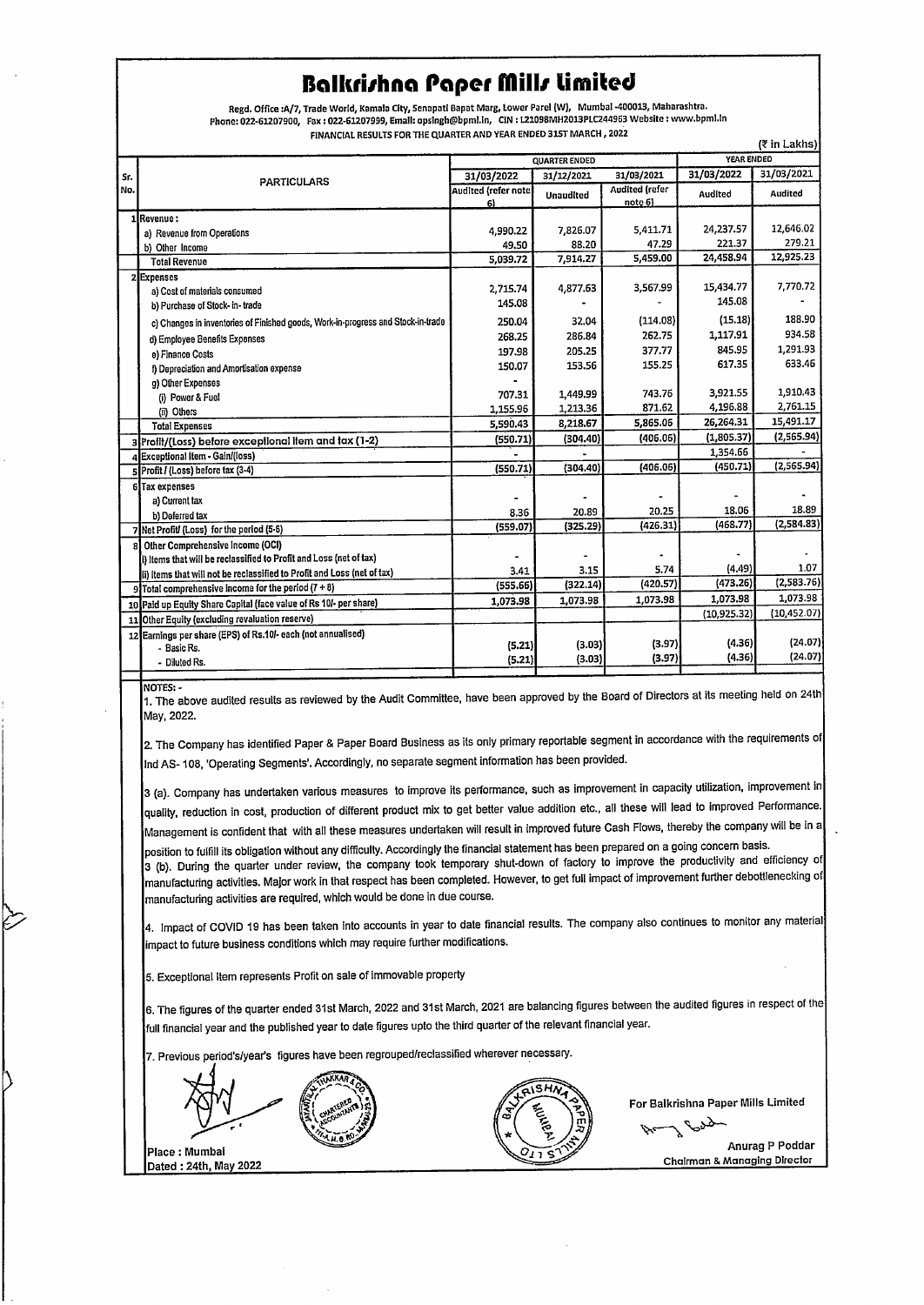| <b>Statement of Assets and Liabilities</b> |  |
|--------------------------------------------|--|
|                                            |  |

| Particulars                                                             | As at March 31,<br>2022 | As at March<br>31, 2021 |
|-------------------------------------------------------------------------|-------------------------|-------------------------|
|                                                                         | Audited                 | <b>Audited</b>          |
| <b>ASSETS</b>                                                           |                         |                         |
| 1 Non-current assets                                                    |                         |                         |
| a. Property, plant and equipment                                        | 12758.83                | 13910.96                |
| b. Capital work-in-progress                                             | 40.32                   | 88.70                   |
| c. Intangible assets                                                    | 0.00                    | 0.88                    |
| d. Right of use assets                                                  | 14.32                   | 21.20                   |
| e. Financial assets                                                     |                         |                         |
| (i) Non-current investments                                             |                         |                         |
| (ii) Loans                                                              |                         |                         |
| (iii) Other financial assets                                            | 17.22                   | 89.28                   |
| f. Non current tax assets (net)                                         | 28.71                   | 6.78                    |
| g. Other non current assets                                             | 81.11                   | 6.30                    |
| Total non-current assets                                                | 12940.51                | 14124.10                |
|                                                                         |                         |                         |
| 2 Current assets                                                        |                         |                         |
| a. Inventories                                                          | 4001.26                 | 2268.89                 |
| b. Financial assets                                                     |                         |                         |
| (i) Investments                                                         |                         |                         |
| (ii) Trade receivables                                                  | 601.12                  | 1095.46                 |
| (iii) Cash and cash equivalents                                         | 6.25                    | 3129.35                 |
| (iv) Bank balance other than (iii) above                                | 10.00                   | 10.00                   |
| (v) loans                                                               |                         | ٠                       |
| (vi) Other financial assets                                             | 80.35                   | 43.27                   |
| c. Other current assets                                                 | 1064.35                 | 782.02                  |
| <b>Total current assets</b>                                             | 5763.33                 | 7328.99                 |
| <b>Total assets</b>                                                     | 18703.84                | 21453.09                |
| EQUITY AND LIABILITIES<br>1 Equity<br>a. Equity share capital           | 1073.98<br>(10, 925.32) | 1073.98<br>(10, 452.07) |
| b. Other equily                                                         |                         |                         |
| Total equity                                                            | (9,851.34)              | (9,378.09)              |
|                                                                         |                         |                         |
| 2 Lialblities                                                           |                         |                         |
| Non-current liabilities<br>(i) Borrowings                               | 16,253.14               | 12,582.37               |
| (ii) Lease Liability                                                    | 8.97                    | 16.43                   |
| (iii) Other financial iabilities                                        | 1,080.13                | 865.97                  |
| (iv) Deferred tax liabilities (Net)                                     | 2,113.98                | 2,097.50                |
|                                                                         | 112.86                  | 89.15                   |
| (v) Provisions<br>Total non -current liabilities                        | 19,569.08               | 15,651.42               |
|                                                                         |                         |                         |
| <b>3 Current liabilities</b>                                            |                         |                         |
| a. Financial lialbililes                                                |                         |                         |
| (i) Borrowings                                                          | 4,205.39                | 6,622.68                |
| (ii) Lease Liability                                                    | 7.46                    | 6.75                    |
| (iii) Trade payables                                                    |                         |                         |
| a) Total outstanding dues of micro enterprises<br>and small enterprises | 11.97                   | 20.85                   |
| b) Total outstanding dues other than (ii) (a)                           |                         |                         |
| above                                                                   | 4,083.87                | 4,837.16                |
| (iv) Other financial liabilities                                        | 245.16                  | 3,515.05                |
| b. Other current liabilities                                            | 351.84                  | 110.77                  |
| c. Provisions                                                           | 80.41                   | 66.50                   |
| d. Current tax liabilities                                              |                         |                         |
| <b>Total current liabilities</b>                                        | 8,986.10                | 15,179.76               |
| <b>Total liabilities</b>                                                | 28,555.18               | 30,831.18               |
| <b>Total equity and liabilities</b>                                     | 18,703.84               | 21,453.09               |



 $\hat{\mathcal{L}}$ 

**AISHA** C. Andrew

of Surger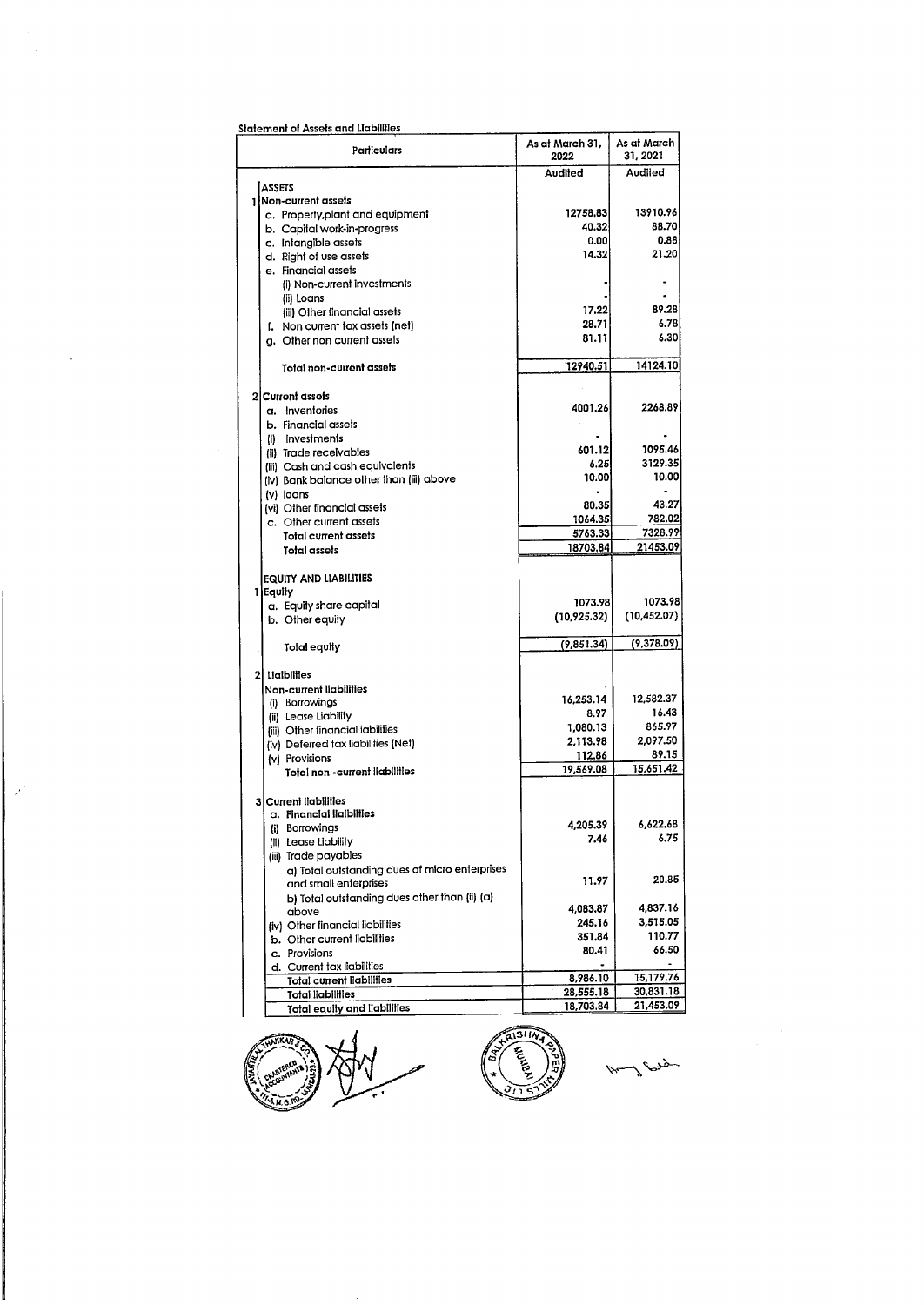#### Balkrlshna Paper Mills Limited CASH FLOW STATEMENT FOR THE YEAR ENDED 31ST MARCH, 2022

|                                                       | As at March 31, 2022<br>Audited |             | As at March 31, 2021<br>Audited |            |
|-------------------------------------------------------|---------------------------------|-------------|---------------------------------|------------|
| Particulars                                           |                                 |             |                                 |            |
| A. CASH FLOW FROM OPERATING ACTIVITIES:               |                                 |             |                                 |            |
| Profit/(Loss) before Tax                              |                                 | (450.71)    |                                 | (2,565.94) |
| Adjustment for:                                       |                                 |             |                                 |            |
| Depreciation and Amortisation                         | 617.35                          |             | 633.46                          |            |
| <b>Finance Cost</b>                                   | 845.95                          |             | 1,291.93                        |            |
| Interest Income                                       | (2.07)                          |             | (1.79)                          |            |
| Profit on Sale of Fixed Assets (Net)                  | (1, 359.88)                     |             | (4.20)                          |            |
| Reversal of Provision for doubtful debt               | (40.80)                         |             |                                 |            |
| Unrealised Foreign Exchange differences (Gain) / Loss | 1.79                            |             | (166.18)                        |            |
| <b>Retiring Gratuities</b>                            | 17.36                           |             | 17.60                           |            |
| Leave Encashment                                      | 12.82                           |             | 21.46                           |            |
|                                                       |                                 | 92.52       |                                 | 1,792.28   |
| Operating (loss) before working capital changes       |                                 | (358.19)    |                                 | (773.66)   |
| Adjustment for:                                       |                                 |             |                                 |            |
| Trade and other receivables                           | 255.57                          |             | 267.45                          |            |
| Inventories                                           | (1,732,37)                      |             | 345.79                          |            |
| Trade and other payables                              | (3, 597.99)                     |             | 2,528.90                        |            |
|                                                       |                                 | (5,074.79)  |                                 | 3,142.14   |
| Cash generated from operations                        |                                 | (5,432.98)  |                                 | 2,368.48   |
| Direct taxes refund (paid)/received                   |                                 | (21.93)     |                                 | (1.54)     |
| Gratuity paid                                         |                                 |             |                                 |            |
| Leave Encashment paid                                 |                                 | 1.38        |                                 | (11.00)    |
| Net cash from Operating Activities                    |                                 | (5,453.53)  |                                 | 2.355.94   |
|                                                       |                                 |             |                                 |            |
| B. CASH FLOW FROM INVESTING ACTIVITIES:               |                                 |             |                                 |            |
| Purchase of Fixed Assets & Capital Work in Progress   | (66, 53)                        |             | (26.32)                         |            |
| Sale of Fixed Assets                                  | 1,918.03                        |             | 4.20                            |            |
| Interest received                                     | 1,33                            |             | 1.08                            |            |
| Net cash used in Investing Activities                 |                                 | 1,852.83    |                                 | (21.04)    |
|                                                       |                                 |             |                                 |            |
| C. CASH FLOW FROM FINANCING ACTIVITIES:               |                                 |             |                                 |            |
| (Repayment)/ Proceeds of Short Term Borrowings (Net)  | (2,425.90)                      |             | 3,386.10                        |            |
| (Repayment) of Long Term Borrowings                   | (1, 290.78)                     |             | (1,644.91)                      |            |
| Proceeds of Long Term Borrowings                      | 5,000.00                        |             |                                 |            |
| Lease Liability Paid                                  | (9.41)                          |             | (8.77)                          |            |
| <b>Finance Cost Paid</b>                              | (796.31)                        |             | (948.97)                        |            |
| Net Cash from Financing Activities                    |                                 | 477.60      |                                 | 783.45     |
|                                                       |                                 |             |                                 |            |
| Net Decrease in cash and cash equivalent              |                                 | (3, 123.10) |                                 | 3,118.35   |
| Cash and cash equivalent as at the beginning of the   |                                 |             |                                 |            |
| year                                                  |                                 | 3,129.35    |                                 | 11.00      |
| Cash and cash equivalent as at the end of the year    |                                 | 6.25        |                                 | 3,129.35   |



 $\pmb{\ell}$ 

 $\ddot{\phantom{a}}$ 

 $\sim$ 



Army Road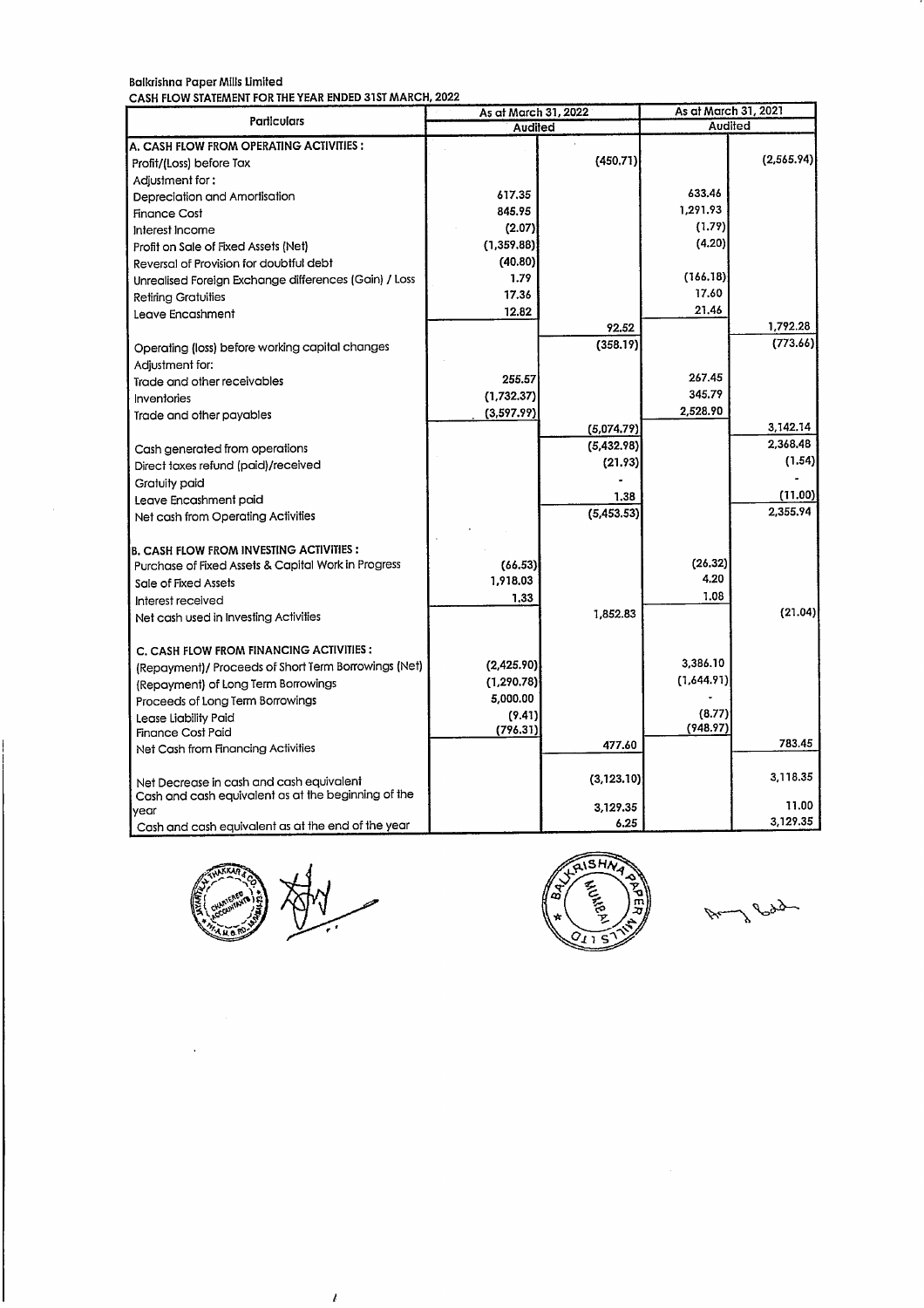**Independent Auditor's Report on the Quarterly and Year to Date Audited Financial Results of the Company Pursuant to the Regulation <sup>33</sup> of the SEBI (Listing Obligations and Disclosure Requirements) Regulations, 2015, as amended**

#### **To The Board of Directors of Balkrishna Paper Mills Limited**

#### **Report** on the audit of the Financial Results

#### **Opinion**

We have audited the accompanying statement of quarterly and year to date financial results of **Balkrishna Paper Mills Limited** (the "Company'') for the quarter ended March 31, 2022 and for the year ended March 31, <sup>2022</sup> ("Statement"), attached herewith, being submitted by the Company pursuant to the requirement of Regulation 33 of the SEBI (Listing Obligations and Disclosure Requirements) Regulations, 2015, as amended (the "Listing Regulations").

In our opinion and to the best of our information and according to the explanations given to us, the Statement:

- i. is presented in accordance with the requirements of the Listing Regulations in this regard; and
- ii. gives a true and fair view in conformity with the applicable accounting standards and other accounting principles generally accepted in India, of the profit/(loss) and other comprehensive income and other financial information of the Company for the quarter ended March 31, 2022 and for the year ended March 31, 2022.

#### **Basis for Opinion**

We conducted our audit in accordance with the Standards on Auditing(SAs) specified under section 143(10) of the Companies Act, 2013, as amended ("the Act"). Our responsibilities under those Standards are further described in the "Auditor's Responsibilities for the Audit of the Financial Results" section of our report. We are independent of the Company in accordance with the Code of Ethics issued by the Institute of Chartered Accountants of India together with the ethical requirements that are relevant to our audit of the financial statements under the provisions of the Act and the Rules thereunder, and we have fulfilled our other ethical responsibilities in accordance with these requirements and the Code of Ethics. We believe that the audit evidence obtained by us is sufficient and appropriate to<br>provide a basis for our opinion. provide a basis for our opinion.

*s r~,* **WAKKAR 200** t **- 1997 ENARTES CIERED 122** CHARLENDA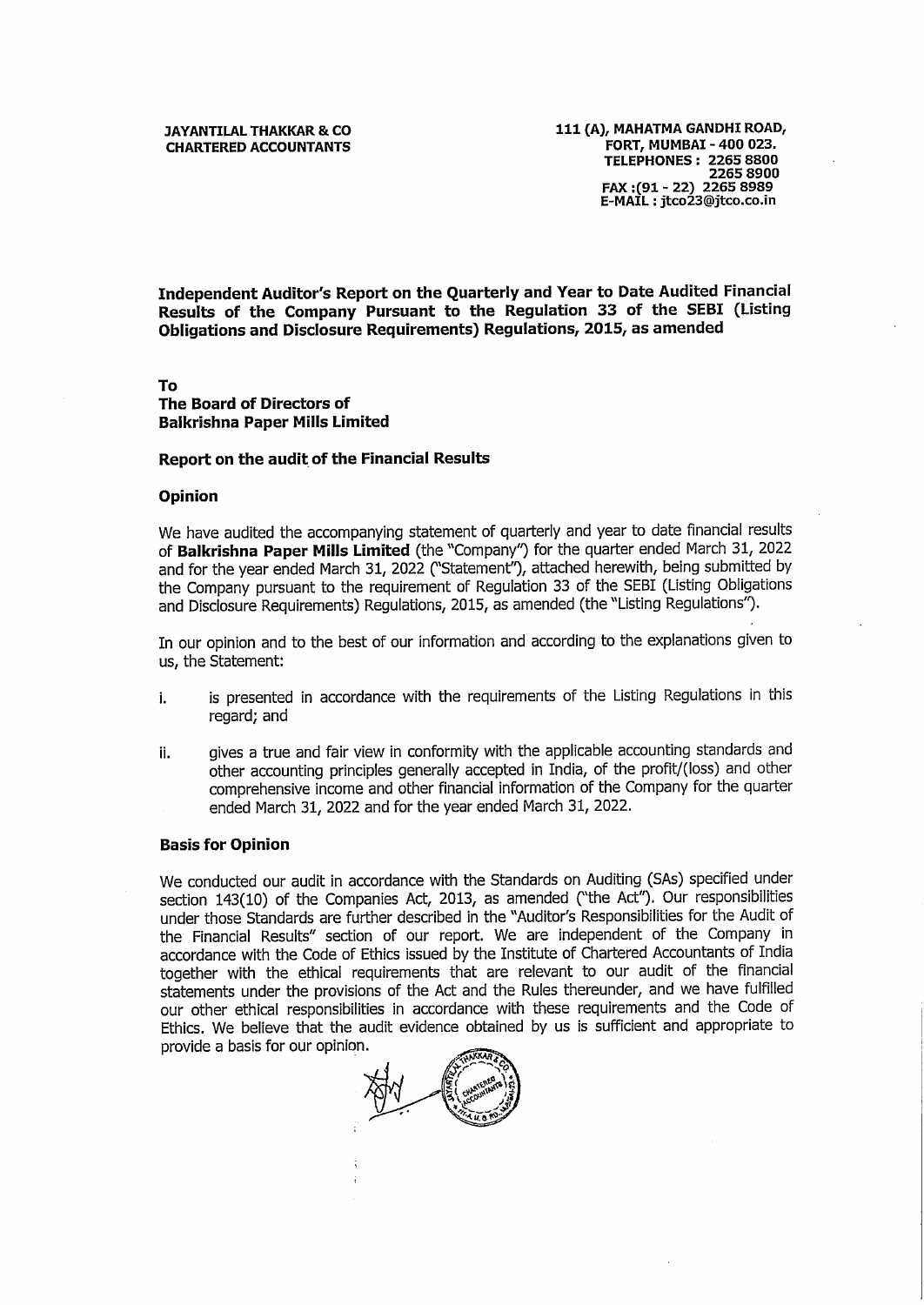**JAYANTILAL THAKKAR & CO. CHARTERED ACCOUNTANTS**

**Continuation Sheet No. <sup>2</sup> Date 24.05.2022**

#### **Material Uncertainty Related to Going Concern**

We draw attention to the  $-$ 

Note No.3(a) with respect to the losses incurred by the company and erosion of its net worth and preparation of the financial statements on going concern assumption, based on the reasons and assumptions stated in the aforesaid note. The company's ability to continue as <sup>a</sup> going concern is dependent on generation of the expected cash flows to be able to meet its obligations as and when they arise.

Note No.3(b) with respect to the company taking temporary shut-down of factory during the quarter under review to improve the productivity and efficiency of manufacturing activities. Major work in that respect has been completed. However, to get full impact of improvement further debottlenecking of manufacturing activities are required, which would be done in due course.

Our opinion is not modified in respect of the above matters.

#### **Emphasis of Matter**

We draw attention to Note No.4 of the accompanying financial results, which describes the management's evaluation of impact of uncertainties related to COVID-I9 and its consequential effects on the operations of the Company.

Our opinion is not modified in respect of this matter.

### **Management's Responsibilities for the Financial Results**

The Statement has been prepared on the basis of the annual financial statements. The Board of Directors of the Company are responsible for the preparation and presentation of the Statement that gives a true and fair view of the net profit and other comprehensive loss of the Company and other financial information in accordance with the applicable accounting standards prescribed under Section 133 of the Act read with relevant rules issued thereunder and other accounting principles generally accepted in India and in compliance with Regulation 33 of the Listing Regulations. This responsibility also includes maintenance of adequate accounting records in accordance with the provisions of the Act for safeguarding of the assets of the Company and for preventing and detecting frauds and other irregularities; selection and application of appropriate accounting policies; making judgments and estimates that are reasonable and prudent; and the design, implementation and maintenance of adequate internal financial controls, that were operating effectively for ensuring the accuracy and completeness of the accounting records, relevant to the preparation and presentation of the. Statement that give a true and fair view and are free from material misstatement, whether due to fraud or error.

In preparing the Statement, the Board of Directors are responsible for assessing the Company's ability to continue as <sup>a</sup> going concern, disclosing, as applicable, matters related to going concern and using the going concern basis of accounting unless the Board of Directors either intends to liquidate the Company or to cease operations, or has no realistic alternative but to do so.

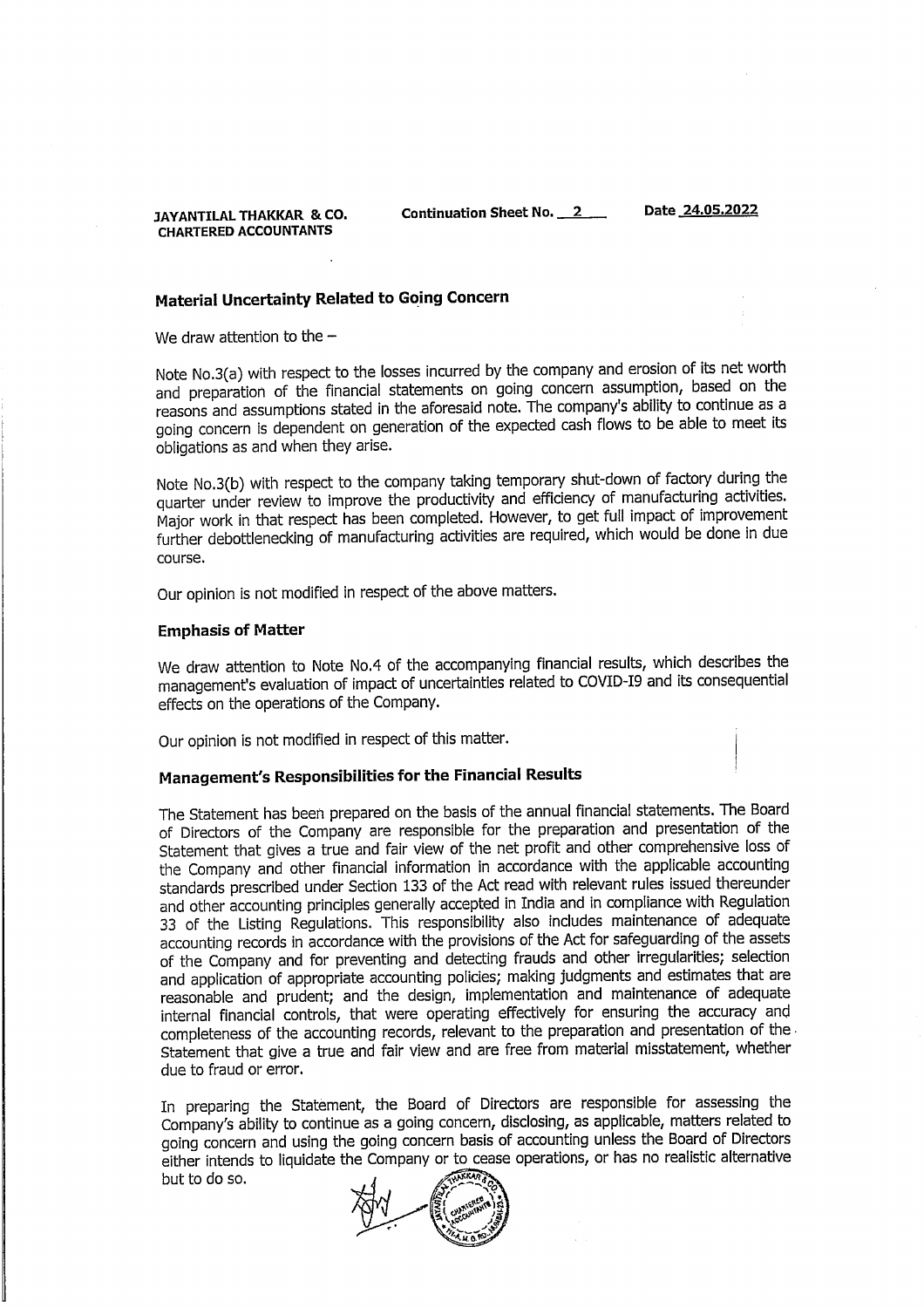**JAYANTILAL THAKKAR & CO. CHARTERED ACCOUNTANTS**

*-1*

Þ,

The Board of Directors are also responsible for overseeing the Company's financial reporting process.

## **Auditor's Responsibilities for the Audit ofthe Financial Results**

Our objectives are to obtain reasonable assurance about whether the Statement as <sup>a</sup> whole is free from material misstatement, whether due to fraud or error, and to issue an auditor's report that includes our opinion. Reasonable assurance is a high level of assurance but is not a guarantee that an audit conducted in accordance with SAs will always detect a material misstatement when it exists. Misstatements can arise from fraud or error and are considered material if, individually or in the aggregate, they could reasonably be expected to influence the economic decisions of users taken on the basis of the Statement.

As part of an audit in accordance with SAs, we exercise professional judgment and maintain professional skepticism throughout the audit. We also:

- Identify and assess the risks of material misstatement of the Statement, whether due to fraud or error, design and perform audit procedures responsive to those risks, and obtain audit evidence that is sufficient and appropriate to provide <sup>a</sup> basis for our opinion. The risk of not detecting a material misstatement resulting from fraud is higher than for one resulting from error, as fraud may involve collusion, forgery, intentional omissions, misrepresentations, or the override of internal control.
- Obtain an understanding of internal control relevant to the audit in order to design audit procedures that are appropriate in the circumstances. Under Section 143(3)(i) of the Act, we are also responsible for expressing our opinion on whether the company has adequate internal financial controls with reference to financial statements in place and the operating effectiveness of such controls.
- Evaluate the appropriateness of accounting policies used and the reasonableness of accounting estimates and related disclosures made by the Board of Directors.
- Conclude on the appropriateness of the Board of Directors' use of the going concern basis of accounting and, based on the audit evidence obtained, whether a material uncertainty exists related to events or conditions that may cast significant doubt on the Company's ability to continue as <sup>a</sup> going concern. If we conclude that <sup>a</sup> material uncertainty exists, we are required to draw attention in our auditor's report to the related disclosures in the financial results or, if such disclosures are inadequate, to modify our opinion. Our conclusions are based on the audit evidence obtained up to the date of our auditor's report. However, future events or conditions may cause the Company to cease to continue as <sup>a</sup> going concern.
- Evaluate the overall presentation, structure and content of the Statement, including the disclosures, and whether the Statement represents the underlying transactions and events in a manner that achieves fair presentation.

We communicate with those charged with governance regarding, among other matters, the planned scope and timing of the audit and significant audit findings, including any significant deficiencies in internal control that we identify during our audi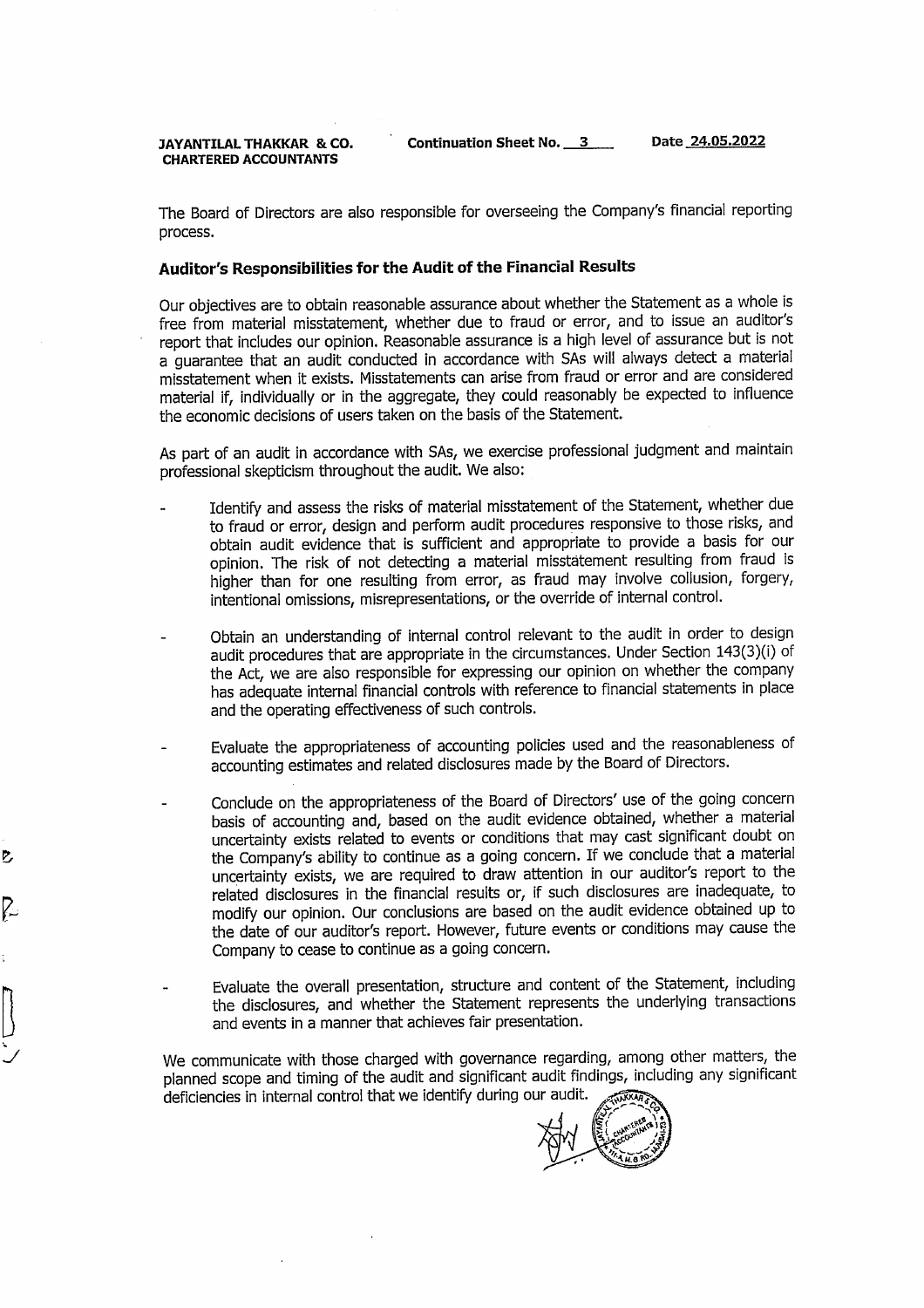#### **JAYANTILAL THAKKAR & CO. CHARTERED ACCOUNTANTS**

**Continuation Sheet No. <sup>4</sup> Date 24.05.2022**

We also provide those charged with governance with a statement that we have complied with relevant ethical requirements regarding independence, and to communicate with them all relationships and other matters that may reasonably be thought to bear on our independence, and where applicable, related safeguards.

#### **Other Matter**

The Statement includes the results for the quarter ended March 31, 2022 being the balancing figure between the audited figures in respect of the full financial year ended March 31, 2022 and the published unaudited year-to-date figures up to the third quarter of the current financial year, which were subjected to <sup>a</sup> limited review by us, as required under the Listing Regulations.



**For JAYANTILAL THAKKAR & CO. CHARTERED ACCOUNTANTS {FIRM REG. NO. 104133W)**

**ARTERED ACCOUNTANTS**<br>**IRM REG. NO. 104133W)**<br> $\lambda$ . dialeton

**DILIP J. THAKKAR PARTNER MEMBERSHIP NO. 005369 UDIN:22005369AJMJGQ8606**

**PLACE: Mumbai DATE: 24 May,2022**